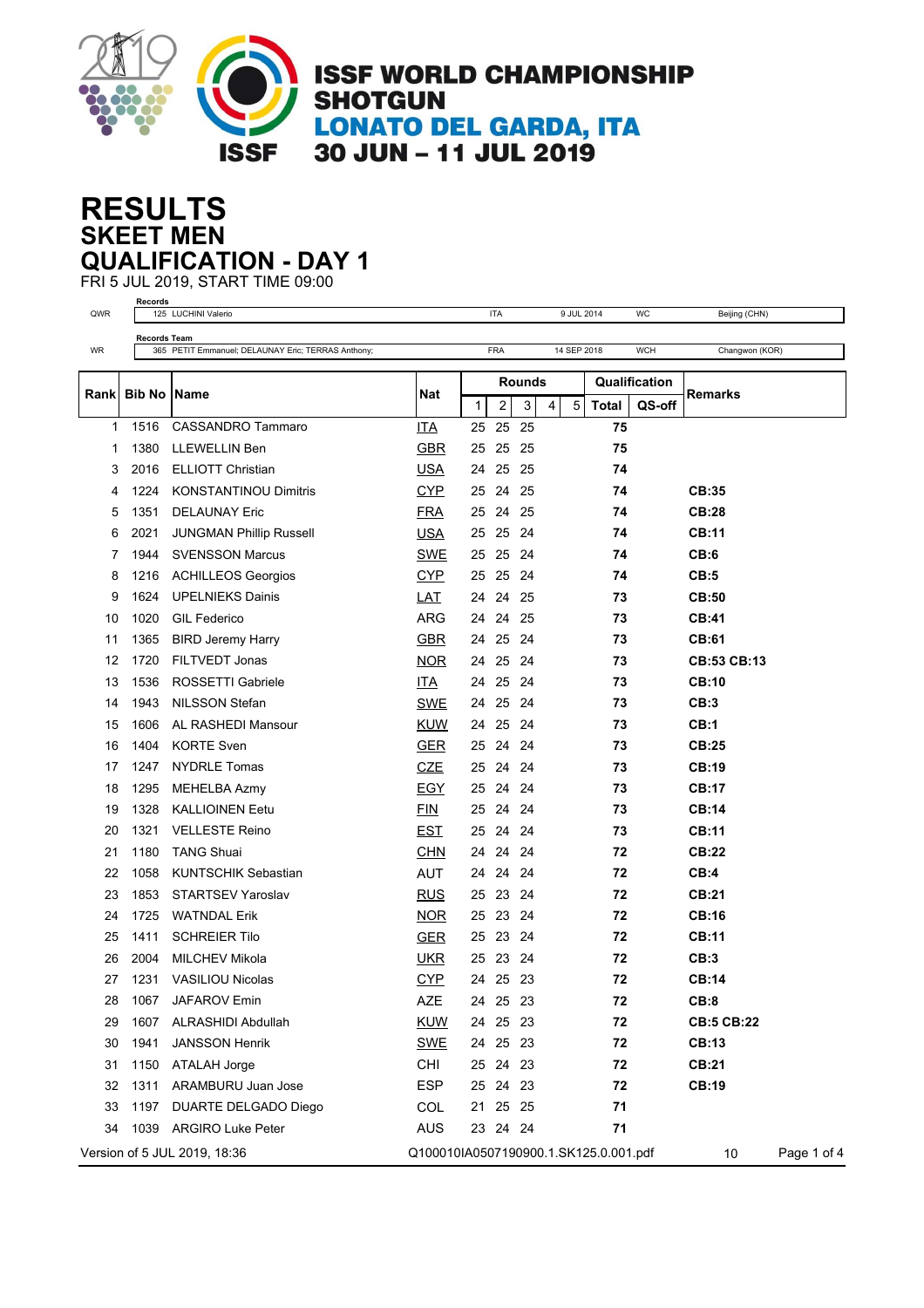|      | <b>Bib No</b> | <b>Name</b>                          |                                       | <b>Rounds</b> |                |      |   |   |       | Qualification |                    |  |
|------|---------------|--------------------------------------|---------------------------------------|---------------|----------------|------|---|---|-------|---------------|--------------------|--|
| Rank |               |                                      | Nat                                   | 1             | $\overline{2}$ | 3    | 4 | 5 | Total | QS-off        | Remarks            |  |
| 35   | 1560          | <b>IKAWA Hiroyuki</b>                | <b>JPN</b>                            | 24            | 23             | 24   |   |   | 71    |               | <b>CB:16</b>       |  |
| 36   | 1854          | <b>TEPLYY Nikolay</b>                | <u>RUS</u>                            | 24            | 23             | 24   |   |   | 71    |               | CB:15              |  |
| 37   | 1265          | PETERSEN Emil Kjelgaard              | <b>DEN</b>                            | 25            | 22 24          |      |   |   | 71    |               | CB:5               |  |
| 38   | 1316          | <b>INESHIN Andrei</b>                | <b>EST</b>                            | 25            | 22 24          |      |   |   | 71    |               | CB:3               |  |
| 39   | 1973          | <b>ATAK Onur</b>                     | <b>TUR</b>                            | 25            | 22 24          |      |   |   | 71    |               | CB:1               |  |
| 40   | 1263          | <b>BIRKLYKKE Johan</b>               | <b>DEN</b>                            |               | 23 25 23       |      |   |   | 71    |               |                    |  |
| 41   | 1254          | <b>TOMECEK Jakub</b>                 | <b>CZE</b>                            | 24            | 24             | 23   |   |   | 71    |               | CB:13              |  |
| 42   | 1169          | JIN Di                               | <b>CHN</b>                            |               | 24 24          | - 23 |   |   | 71    |               | <b>CB:3 CB:12</b>  |  |
| 43   | 1455          | KHAN Mairaj Ahmad                    | <b>IND</b>                            | 24            | 24 23          |      |   |   | 71    |               | <b>CB:11 CB:3</b>  |  |
| 44   | 1564          | MARUYAMA Kazunari                    | <u>JPN</u>                            | 24            | 24 23          |      |   |   | 71    |               | CB:1               |  |
| 45   | 1460          | NARUKA Anant Jeet Singh              | <b>IND</b>                            | 24            | 25             | 22   |   |   | 71    |               | CB:4               |  |
| 46   | 1080          | <b>MASKELL Michael</b>               | <b>BAR</b>                            | 24            | 25             | 22   |   |   | 71    |               | CB:3               |  |
| 47   | 1718          | <b>ENGEN Jorgen</b>                  | <b>NOR</b>                            |               | 22 24 24       |      |   |   | 70    |               |                    |  |
| 48   | 1418          | <b>CHALKIADAKIS Charalambos</b>      | <b>GRE</b>                            | 23            | 23             | 24   |   |   | 70    |               | <b>CB:16</b>       |  |
| 49   | 1468          | <b>SHEIKH Sheeraz</b>                | IMD                                   | 23            | 23 24          |      |   |   | 70    |               | <b>CB:11</b>       |  |
| 50   | 1153          | <b>FLORES BARAHONA Hector Andres</b> | CHI                                   | 24            | 22 24          |      |   |   | 70    |               |                    |  |
| 51   | 1401          | <b>HAASE Felix</b>                   | <b>GER</b>                            | 22            | 25 23          |      |   |   | 70    |               |                    |  |
| 52   | 1634          | <b>SARKIS Samer</b>                  | LBN                                   | 23            | 24             | 23   |   |   | 70    |               | <b>CB:11</b>       |  |
| 53   | 1357          | <b>TERRAS Anthony</b>                | <u>FRA</u>                            | 23            | 24             | 23   |   |   | 70    |               | CB:5               |  |
| 54   | 1320          | <b>TAMMIST Tonu</b>                  | <u>EST</u>                            |               | 24 23 23       |      |   |   | 70    |               | CB:13              |  |
| 55   | 1377          | KILLANDER Karl Frederick             | <b>GBR</b>                            | 24            | 23 23          |      |   |   | 70    |               | CB:7               |  |
| 56   | 1264          | <b>HANSEN Jesper</b>                 | <u>DEN</u>                            | 25            | 22 23          |      |   |   | 70    |               | CB:12              |  |
| 57   | 2020          | <b>JOHNSON Robert</b>                | <b>USA</b>                            | 25            | 22 23          |      |   |   | 70    |               | CB:1               |  |
| 58   | 1056          | <b>FEILHAMMER Martin</b>             | <b>AUT</b>                            |               | 24 24 22       |      |   |   | 70    |               | CB:5               |  |
| 59   | 1392          | NARCHEMASHVILI Vladimir              | <b>GEO</b>                            | 24            | 24             | 22   |   |   | 70    |               | CB:4               |  |
| 60   | 1523          | <b>FILIPPELLI Riccardo</b>           | <u>ITA</u>                            |               | 24 24          | 22   |   |   | 70    |               | CB:3               |  |
| 61   | 1988          | AHMAD Mohamed                        | <u>UAE</u>                            |               | 24 25 21       |      |   |   | 70    |               |                    |  |
| 62   | 1691          | <b>FARRUGIA Clive</b>                | <u>MLT</u>                            | 22            | 23 24          |      |   |   | 69    |               | <b>CB:21</b>       |  |
| 63   | 1391          | <b>KVATADZE Givi</b>                 | <b>GEO</b>                            |               | 22 23 24       |      |   |   | 69    |               | CB:5               |  |
| 64   | 1165          | <b>DUN Yueheng</b>                   | <b>CHN</b>                            |               | 21 25 23       |      |   |   | 69    |               |                    |  |
| 65   | 1271          | DUJARRIC LEMBCKE Julio Elizardo      | <b>DOM</b>                            |               | 23 23 23       |      |   |   | 69    |               |                    |  |
| 66   |               | 1865 RAMLAOUI Hassane                | <b>SEN</b>                            |               | 24 22 23       |      |   |   | 69    |               |                    |  |
| 67   | 1583          | POCHIVALOV David                     | KAZ                                   |               | 23 24 22       |      |   |   | 69    |               | <b>CB:12</b>       |  |
| 68   | 1591          | ALDAWSARI Saad Abdullah R            | KSA                                   |               | 23 24 22       |      |   |   | 69    |               | <b>CB:3 CB:20</b>  |  |
| 69   | 1791          | <b>WERYS Jakub</b>                   | <b>POL</b>                            |               | 23 24 22       |      |   |   | 69    |               | CB:9               |  |
| 70   | 1813          | <b>HAMAD Rashid</b>                  | <u>QAT</u>                            |               | 22 21 25       |      |   |   | 68    |               |                    |  |
| 71   | 1613          | <b>HABIB Saud</b>                    | <b>KUW</b>                            |               | 23 22 23       |      |   |   | 68    |               |                    |  |
| 72   | 1761          | <b>USMAN Ahmad</b>                   | <u>PAK</u>                            |               | 25 20 23       |      |   |   | 68    |               |                    |  |
| 73   | 1273          | HERMIDA Felix Domingo                | <b>DOM</b>                            |               | 25 21 22       |      |   |   | 68    |               |                    |  |
| 74   | 1293          | <b>MARTAYAN Sarkis</b>               | <u>EGY</u>                            |               | 23 24 21       |      |   |   | 68    |               |                    |  |
| 75   | 1995          | <b>BIN FUTAIS Saif</b>               | <u>UAE</u>                            |               | 25 22 21       |      |   |   | 68    |               | CB:3               |  |
| 76   | 1741          | AL GHARBI Mohamed                    | <u>OMA</u>                            |               | 25 22 21       |      |   |   | 68    |               | CB:1               |  |
| 77   |               | 1502 LAKIYA Pavel                    | <b>ISR</b>                            |               | 21 21 25       |      |   |   | 67    |               |                    |  |
|      |               |                                      |                                       |               |                |      |   |   |       |               |                    |  |
| 78   | 1308          | MIELGO MONEO Jose Maria              | ESP                                   |               | 23 20 24       |      |   |   | 67    |               |                    |  |
| 79   | 1259          | ZAMECNIK Jan                         | <u>CZE</u>                            |               | 23 21 23       |      |   |   | 67    |               | <b>CB:16</b>       |  |
| 80   | 1330          | KOSSI Oskari                         | <b>FIN</b>                            |               | 23 21 23       |      |   |   | 67    |               | <b>CB:12</b>       |  |
| 81   |               | 1422 MITAS Efthimios                 | <b>GRE</b>                            |               | 23 21 23       |      |   |   | 67    |               | <b>CB:10 CB:24</b> |  |
| 82   | 1979          | <b>SAHIN Mustafa Serhat</b>          | TUR                                   |               | 23 21 23       |      |   |   | 67    |               | <b>CB:15</b>       |  |
| 83   |               | 1769 PACHECO ESPINOSA Nicolas        | PER                                   |               | 24 20 23       |      |   |   | 67    |               | <b>CB:12</b>       |  |
|      |               | Version of 5 JUL 2019, 18:36         | Q100010IA0507190900.1.SK125.0.001.pdf |               |                |      |   |   |       |               | Page 2 of 4<br>10  |  |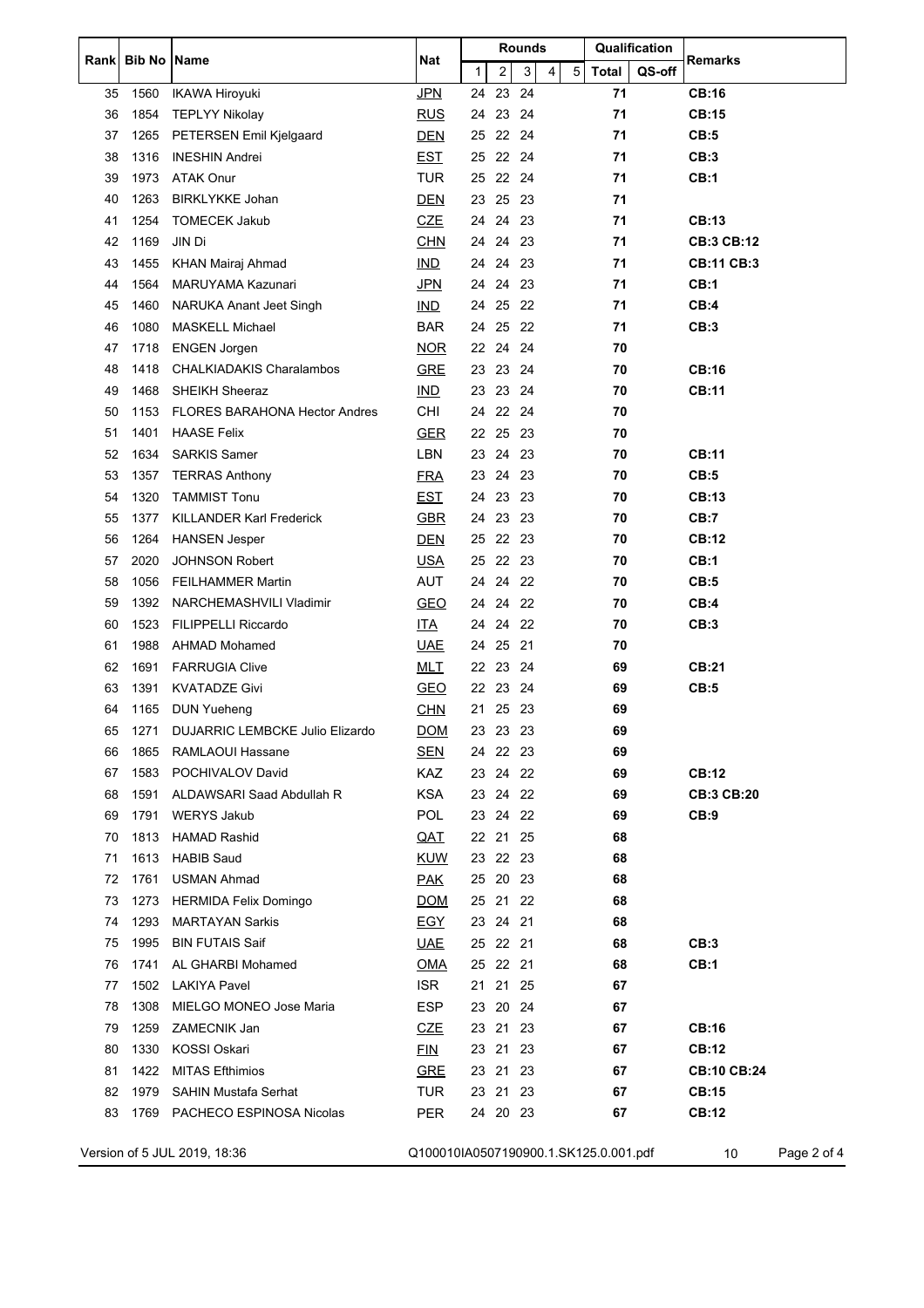|      | <b>Bib No</b> | Name                                         | Nat                                   | <b>Rounds</b> |                |      |   |   |              | Qualification |                    |             |
|------|---------------|----------------------------------------------|---------------------------------------|---------------|----------------|------|---|---|--------------|---------------|--------------------|-------------|
| Rank |               |                                              |                                       | 1             | $\overline{2}$ | 3    | 4 | 5 | <b>Total</b> | QS-off        | Remarks            |             |
| 84   | 1421          | <b>MAVROMMATIS Nikolaos</b>                  | <b>GRE</b>                            | 24            | 20             | 23   |   |   | 67           |               | <b>CB:10</b>       |             |
| 85   | 1809          | AL-ATIAYA A-Aziz                             | QAT                                   | 24            | 20             | -23  |   |   | 67           |               | <b>CB:1</b>        |             |
| 86   | 1621          | <b>BASOVS Vadims</b>                         | <b>LAT</b>                            | 22            | 23             | 22   |   |   | 67           |               |                    |             |
| 87   | 1494          | <b>HAUKSSON Sigurdur</b>                     | IL                                    | 24            | 21             | 22   |   |   | 67           |               | <b>CB:15</b>       |             |
| 88   | 2002          | LOIK Ivan                                    | <u>UKR</u>                            | 24            | 21             | 22   |   |   | 67           |               | <b>CB:14 CB:12</b> |             |
| 89   | 1117          | <b>ALWATT Tammar</b>                         | <b>BRN</b>                            |               | 24 21 22       |      |   |   | 67           |               | CB:3               |             |
| 90   | 1496          | <b>SVAVARSSON Hakon</b>                      | IL                                    | 21            | 25             | 21   |   |   | 67           |               |                    |             |
| 91   | 1354          | <b>PETIT Emmanuel</b>                        | <b>FRA</b>                            | 22            | 25             | -20  |   |   | 67           |               |                    |             |
| 92   | 1812          | <b>HAMAD Masoud</b>                          | <u>QAT</u>                            | 21            | 20             | -25  |   |   | 66           |               |                    |             |
| 93   | 1956          | <b>HATHAICHUKIAT Jiranunt</b>                | <b>THA</b>                            | 21            | 22 23          |      |   |   | 66           |               |                    |             |
| 94   | 1098          | <b>GERACHTCHENKO Andrei</b>                  | <b>BLR</b>                            | 21            | 23             | 22   |   |   | 66           |               | CB:5               |             |
| 95   | 1272          | <b>HAZOURY Stefano</b>                       | <b>DOM</b>                            | 21            | 23             | 22   |   |   | 66           |               | CB:4               |             |
| 96   | 1685          | <b>ATTARD Belinio</b>                        | MLT                                   |               | 23 21 22       |      |   |   | 66           |               | CB:21              |             |
| 97   | 1291          | <b>HAMDY Mostafa</b>                         | <b>EGY</b>                            | 23            | 21             | 22   |   |   | 66           |               | <b>CB:13</b>       |             |
| 98   | 1757          | <b>INAM Khurram</b>                          | <b>PAK</b>                            | 22            | 23             | 21   |   |   | 66           |               |                    |             |
| 99   | 1750          | AL ZAHLI Bader                               | <b>OMA</b>                            | 23            | 23             | -20  |   |   | 66           |               |                    |             |
| 100  | 1844          | FEDOROV Anatoly                              | <b>RUS</b>                            | 21            | 22 22          |      |   |   | 65           |               |                    |             |
| 101  | 1756          | <b>CHAND Usman</b>                           | <b>PAK</b>                            | 22            | 21             | 22   |   |   | 65           |               | <b>CB:17</b>       |             |
| 102  | 1140          | <b>MCBRIDE Richard</b>                       | <b>CAN</b>                            | 22 21         |                | 22   |   |   | 65           |               | CB:5               |             |
| 103  | 1585          | YECHSHENKO Eduard                            | KAZ                                   |               | 23 21          | -21  |   |   | 65           |               | <b>CB:13</b>       |             |
| 104  | 1568          | WAKIYA Subaru                                | <b>JPN</b>                            | 23            | 21             | 21   |   |   | 65           |               | CB:5               |             |
| 105  | 1390          | <b>KVATADZE David</b>                        | <b>GEO</b>                            | 23            | 23             | -19  |   |   | 65           |               |                    |             |
| 106  | 1335          | <b>PESONEN Lari</b>                          | <b>FIN</b>                            | 25            | 23             | -17  |   |   | 65           |               |                    |             |
| 107  | 1690          | <b>DIMITROV Bozhidar Vasilev</b>             | <u>MLT</u>                            | 21            | 22 21          |      |   |   | 64           |               |                    |             |
| 108  | 1138          | <b>CURRAN-ROUTLEDGE Trysten Aaron</b>        | CAN                                   | 23            | 20             | 21   |   |   | 64           |               |                    |             |
| 109  | 1284          | DE GENNA FERNANDEZ Mario Bartolome ECU       |                                       | 21            | 24             | 19   |   |   | 64           |               |                    |             |
| 110  | 1866          | SANCHEZ Dominique Luc                        | <u>SEN</u>                            | 21 21         |                | -21  |   |   | 63           |               | CB:12              |             |
| 111  | 1127          | <b>GEORGIEV Georgi</b>                       | <b>BUL</b>                            | 21            | 21             | 21   |   |   | 63           |               | <b>CB:10</b>       |             |
| 112  | 1136          | <b>BHATTI Barjinder Singh</b>                | CAN                                   | 19            | 21             | -22  |   |   | 62           |               |                    |             |
| 113  | 1864          | <b>HADDAD Nicolas</b>                        | <b>SEN</b>                            |               | 22 18 22       |      |   |   | 62           |               |                    |             |
|      |               | 114 1734 WILSON Michael Paul                 | NZL                                   |               | 20 21 21       |      |   |   | 62           |               |                    |             |
| 115  | 1126          | FILEV Plamen                                 | <b>BUL</b>                            |               | 23 18 21       |      |   |   | 62           |               |                    |             |
| 116  | 1619          | <b>ABOLINS Egils</b>                         | <u>LAT</u>                            | 19            | 23             | 20   |   |   | 62           |               |                    |             |
| 117  | 1116          | ALHELO Marwan Abdulgayoom Abdulla<br>Mohamed | <b>BRN</b>                            |               | 20 22 20       |      |   |   | 62           |               |                    |             |
| 118  | 1747          | AL-NASSERI Yahya Salim Hamdan Rashid OMA     |                                       |               | 20 19          | -22  |   |   | 61           |               |                    |             |
| 119  | 1643          | RACINSKAS Ronaldas                           | LTU                                   | 20            | 20             | 21   |   |   | 61           |               |                    |             |
| 120  | 2001          | <b>IPATOV Heorhiy</b>                        | <u>UKR</u>                            |               | 21 20 20       |      |   |   | 61           |               |                    |             |
| 121  | 1552          | <b>ASFOUR Talal Hazem Rasem</b>              | <b>JOR</b>                            |               | 21 18          | -21  |   |   | 60           |               |                    |             |
| 122  | 1495          | <b>MAGNUSSON Gudlaugur Bragi</b>             | <u>ISL</u>                            | 18            | 23             | -19  |   |   | 60           |               |                    |             |
| 123  | 1593          | AL SAUD Saud                                 | <b>KSA</b>                            |               | 20 17 22       |      |   |   | 59           |               |                    |             |
| 124  | 1119          | <b>MOHAMED Hasan</b>                         | <b>BRN</b>                            | 20            | 19             | 20   |   |   | 59           |               |                    |             |
| 125  | 1665          | NEBLAOUI Mustapha                            | <b>MAR</b>                            | 20            | 19             | - 19 |   |   | 58           |               |                    |             |
| 126  | 1129          | KIRILOV Iliya                                | <b>BUL</b>                            | 19            | 19             | - 19 |   |   | 57           |               |                    |             |
| 127  | 1642          | <b>LISAUSKAS Rolandas</b>                    | LTU                                   | 19            | 20 18          |      |   |   | 57           |               |                    |             |
| 128  | 1553          | S S AL QASEM Mohd                            | <u>JOR</u>                            | 19            | 16             | 21   |   |   | 56           |               |                    |             |
| 129  | 1429          | <b>CHOW Clement</b>                          | HKG                                   | 20            | 16             | 17   |   |   | 53           |               |                    |             |
| 130  | 1549          | ALMASRI Hani A M                             | <u>JOR</u>                            |               | 15 16 17       |      |   |   | 48           |               |                    |             |
|      | 1993          | <b>ALMAKTOUM Saeed</b>                       | <b>UAE</b>                            |               |                |      |   |   |              |               | <b>DNS</b>         |             |
|      |               | 1032 BARSEGHYAN Mishel                       | <b>ARM</b>                            |               |                |      |   |   |              |               | <b>DNS</b>         |             |
|      |               | Version of 5 JUL 2019, 18:36                 | Q100010IA0507190900.1.SK125.0.001.pdf |               |                |      |   |   |              |               | 10                 | Page 3 of 4 |